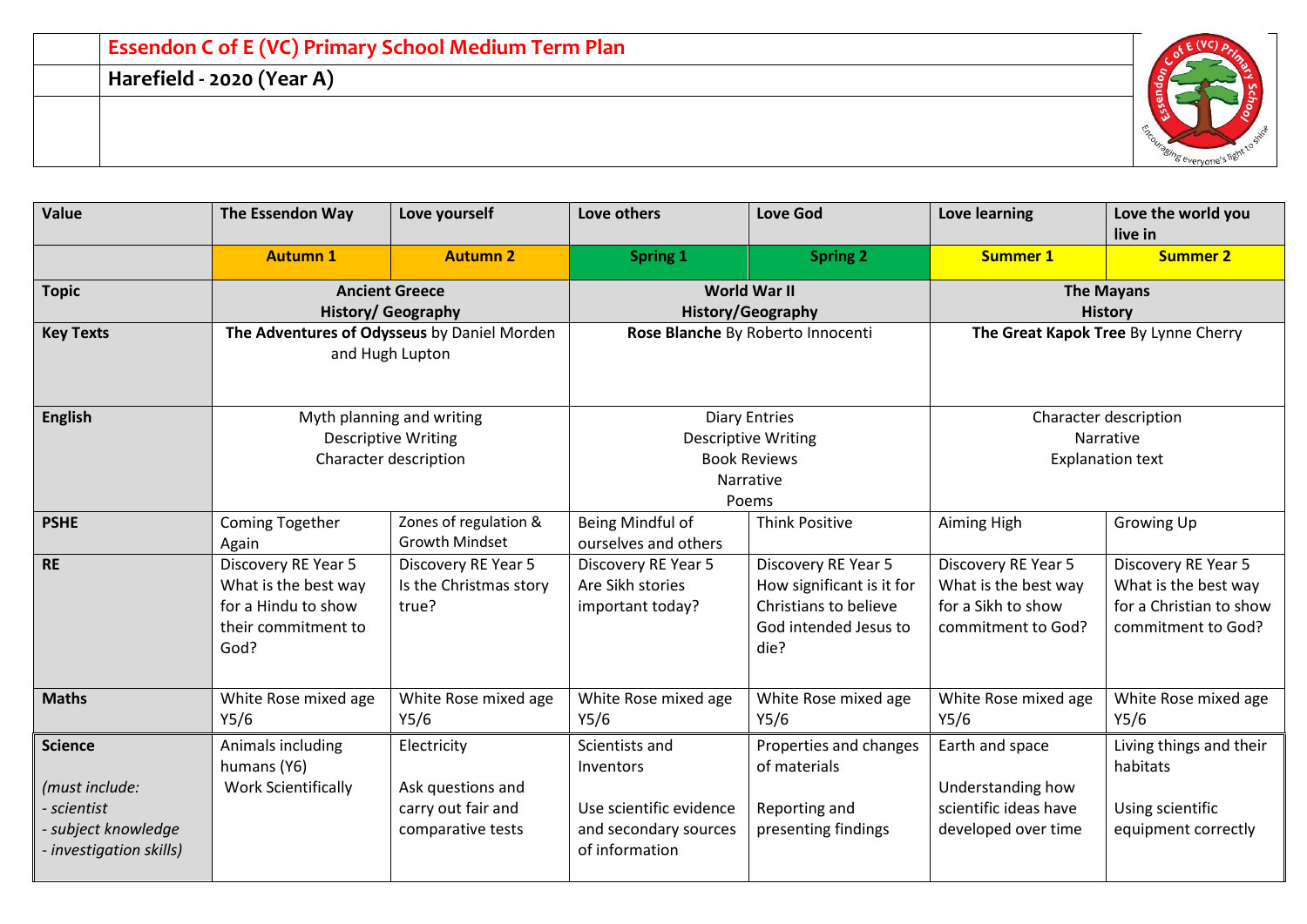| <b>History</b>                                                                | <b>Ancient Greece</b>                                                                                                                                                                |                                         | World War 2                                                                                                    |                                                        | Maya Civilisation                                                                                                                                                                                       |                                                      |
|-------------------------------------------------------------------------------|--------------------------------------------------------------------------------------------------------------------------------------------------------------------------------------|-----------------------------------------|----------------------------------------------------------------------------------------------------------------|--------------------------------------------------------|---------------------------------------------------------------------------------------------------------------------------------------------------------------------------------------------------------|------------------------------------------------------|
| Geography<br>(must include:<br>- human/physical<br>geography<br>- map skills) | understand geographical similarities and<br>differences through the study of human and<br>physical geography of a region of the United<br>Kingdom and a region in a European country |                                         | use maps, atlases, globes and digital/computer<br>mapping to locate countries and describe<br>features studied |                                                        | human geography, including: types of<br>settlement and land use, economic activity<br>including trade links, and the distribution of<br>natural resources including energy, food,<br>minerals and water |                                                      |
| Art\DT                                                                        | George Stubbs \<br>naturalism                                                                                                                                                        | Phidias                                 | <b>Matthew Picton</b>                                                                                          | Ration cooking                                         | Monet                                                                                                                                                                                                   | Andre's Curruchich                                   |
| (must include:<br>- artist / designer /                                       | Charcoal, water colour                                                                                                                                                               | Modroc                                  | Oils                                                                                                           | <b>Charles Ginner</b>                                  | Mixed media                                                                                                                                                                                             | Weaving                                              |
| style<br>- medium<br>- skill focus)                                           | Sketching, painting                                                                                                                                                                  | Sculpture                               | Oil painting                                                                                                   | Textiles - Make do and<br>mend (recyclyed Art)         | Collage                                                                                                                                                                                                 | Print                                                |
| <b>Computing</b>                                                              | Micro:bit<br>The meaning and                                                                                                                                                         | <b>Programming Music</b>                | Stop motion animation                                                                                          | <b>Bletchley Park</b><br>WWII and the first            | Coding / robotics                                                                                                                                                                                       | 3D CAD design                                        |
| (must include:<br>- skill focus<br>- link to topic if<br>possible)            | purpose of<br>programming                                                                                                                                                            |                                         |                                                                                                                | computers                                              | <b>Mars Rovers</b>                                                                                                                                                                                      | Designing a product                                  |
| <b>Music</b>                                                                  | Charanga (Y5) Aut 1<br>Livin' on a prayer                                                                                                                                            | Charanga (Y5) Aut 2<br>Classroom Jazz 1 | Charanga (Y5) Spr 1<br>Make you feel my love                                                                   | Charanga (Y5) Spr 2<br>The Fresh Prince of Bel-<br>Air | Charanga(Y5) Sum 1<br>Dancing in the street                                                                                                                                                             | Charanga (Y5) Sum 2<br>Reflect, rewind and<br>replay |
| French                                                                        | Getting to know you                                                                                                                                                                  | All about ourselves                     | This is tasty                                                                                                  | Family and friends                                     | School life                                                                                                                                                                                             | Time travelling                                      |
| <b>PE</b>                                                                     | Yoga                                                                                                                                                                                 | Dodgeball                               | Dance                                                                                                          | Tag rugby                                              | Gymnastics                                                                                                                                                                                              | <b>OAA</b>                                           |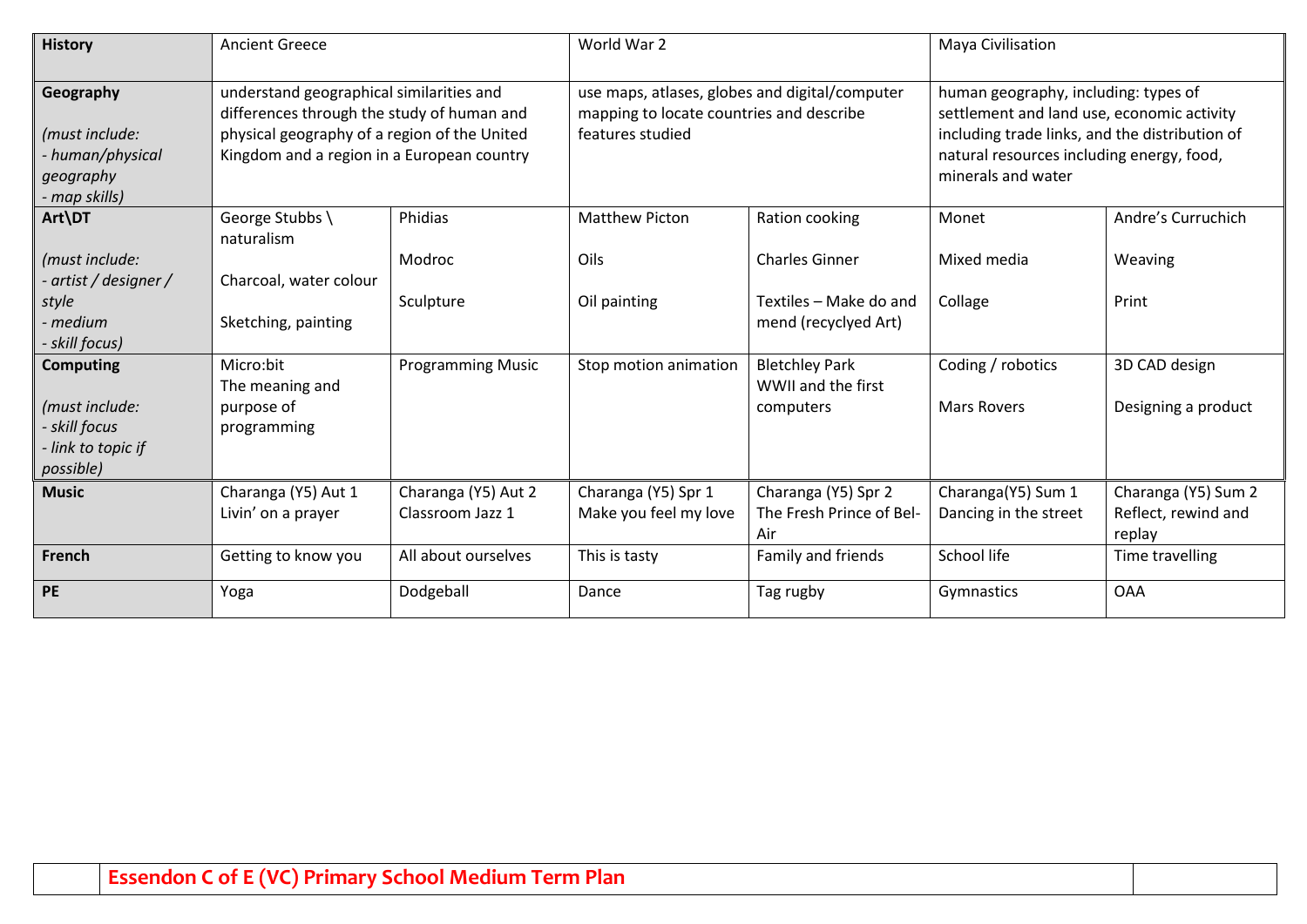|       |            | Harefield - 2020 (Year B) |               |             |                 |               |                    |
|-------|------------|---------------------------|---------------|-------------|-----------------|---------------|--------------------|
|       | Key trips: |                           |               |             |                 |               |                    |
| Value |            | The Essendon Way          | Love yourself | Love others | <b>Love God</b> | Love learning | Love the world you |
|       |            |                           |               |             |                 |               | live in            |

|                                                                                             | <b>Autumn 1</b>                                                                                    | <b>Autumn 2</b>                                                                                                                                                    | <b>Spring 1</b>                                                                                   | <b>Spring 2</b>                                                                                                                    | <b>Summer 1</b>                                                                               | <b>Summer 2</b>                                                                                       |
|---------------------------------------------------------------------------------------------|----------------------------------------------------------------------------------------------------|--------------------------------------------------------------------------------------------------------------------------------------------------------------------|---------------------------------------------------------------------------------------------------|------------------------------------------------------------------------------------------------------------------------------------|-----------------------------------------------------------------------------------------------|-------------------------------------------------------------------------------------------------------|
| <b>Topic</b>                                                                                | <b>Ancient Egypt</b><br><b>History/ Geography</b>                                                  |                                                                                                                                                                    | <b>Magnificent Mountains and Raging Rivers</b><br>Geography                                       |                                                                                                                                    | <b>Enough for Everyone</b><br><b>History</b>                                                  |                                                                                                       |
| <b>Key Texts</b>                                                                            | <b>African Tales</b><br>By Gina Mhlophe                                                            |                                                                                                                                                                    | <b>Ice Palace</b><br>By Robert Swindells                                                          |                                                                                                                                    | Here we are by Oliver Jeffers                                                                 |                                                                                                       |
| <b>English</b>                                                                              | <b>Narrative Writing</b><br>Character description<br>Poems                                         |                                                                                                                                                                    | Character description<br>Instructions<br><b>Narrative Writing</b>                                 |                                                                                                                                    | Poems<br>Non chronological report<br>Persuasive writing                                       |                                                                                                       |
| <b>PSHE</b>                                                                                 | Be Yourself                                                                                        | Digital Wellbeing                                                                                                                                                  | One World                                                                                         | <b>Money Matters</b>                                                                                                               | Safety First                                                                                  | It's My Body                                                                                          |
| <b>RE</b>                                                                                   | Discovery RE Year 5<br>Aut 1<br>What is the best way<br>for a Muslim to show<br>commitment to God? | Discovery RE Year 5 Aut<br>$\overline{2}$<br>Do Christmas<br>celebrations and<br>traditions help<br>Christians understand<br>who Jesus was and why<br>he was born? | Discovery RE Year 5<br>Spr 1<br>Is anything ever<br>eternal?                                      | Discovery RE Year 5 Spr<br>$\overline{2}$<br>Is Christianity still a<br>strong religion 2000<br>years after Jesus was on<br>Earth? | Discovery RE Year 5<br>Sum 1<br>Does belief in<br>Akhirah help<br>Muslims lead good<br>lives? | Discovery RE Year 5<br>Sum <sub>2</sub><br>Does belief in Akhirah<br>help Muslims lead<br>good lives? |
| <b>Maths</b>                                                                                | White Rose mixed age<br>Y5/6                                                                       | White Rose mixed age<br>Y5/6                                                                                                                                       | White Rose mixed age<br>Y5/6                                                                      | White Rose mixed age<br>Y5/6                                                                                                       | White Rose mixed<br>age Y5/6                                                                  | White Rose mixed age<br>Y5/6                                                                          |
| <b>Science</b><br>(must include:<br>scientist<br>subject knowledge<br>investigation skills) | Animals including<br>humans (Y5)<br><b>Work Scientifically</b>                                     | Electricity<br>Ask questions and carry<br>out fair and<br>comparative tests                                                                                        | Scientists and<br>Inventors<br>Use scientific evidence<br>and secondary sources<br>of information | Evolution and<br>Inheritance<br>Identify, calssify, record<br>and predict                                                          | Light<br>Draw conclusions,<br>notice patterns and<br>present findings.                        | Living things and their<br>habitats (Y6)<br>Observe and manage<br>changes                             |